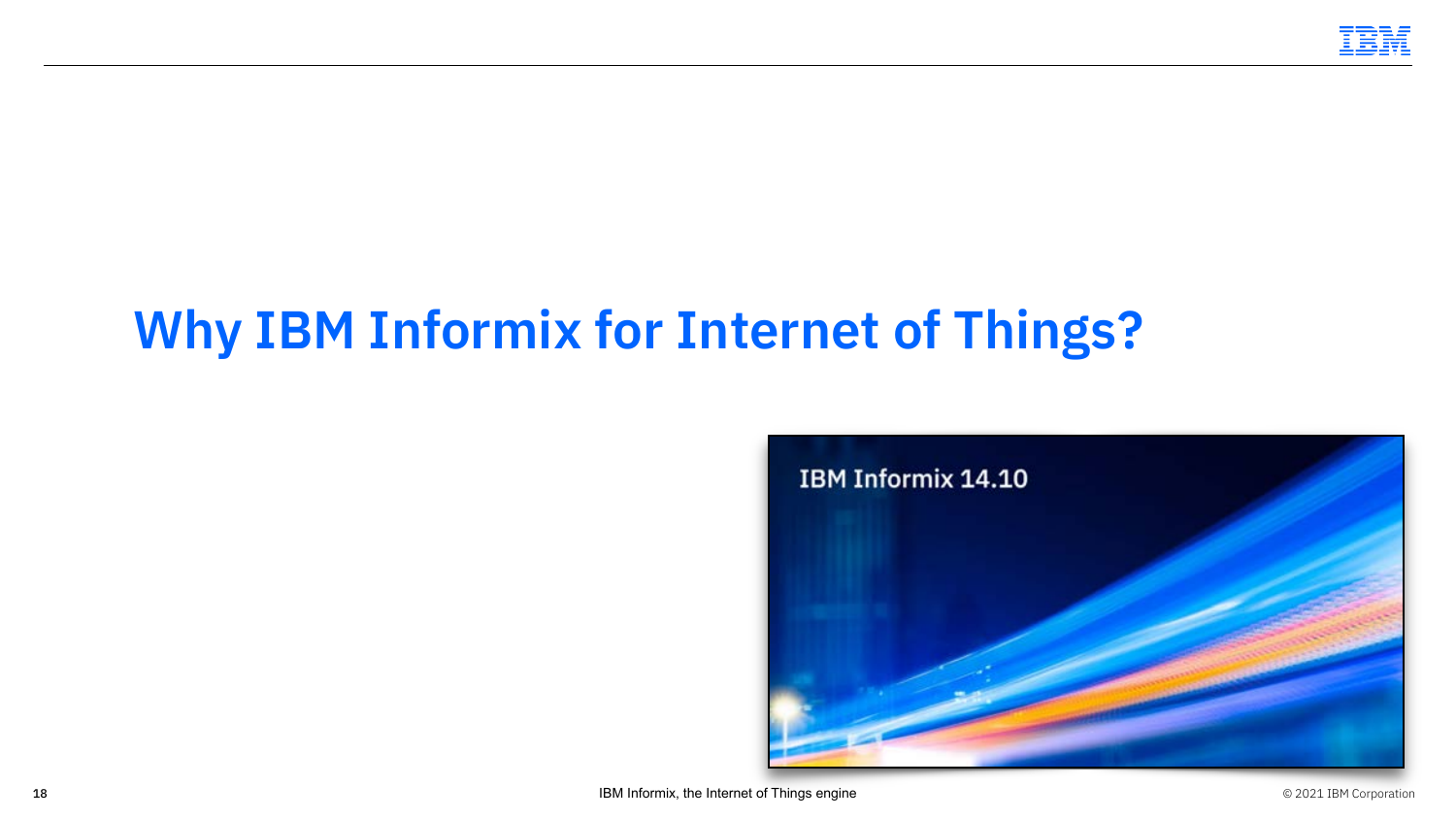Advance lead in performance, security & ease of administration

Industry leading TimeSeries, Spatial, JSON, embedded devices

**Why Informix in IoT?**

Flexible Grid, configurable autonomics, Warehouse accelerator

Remote standalone secondary, data compression, NoSQL data types

Shared disk secondary, Enterprise Replication, parallelism, user-defined data types and routines



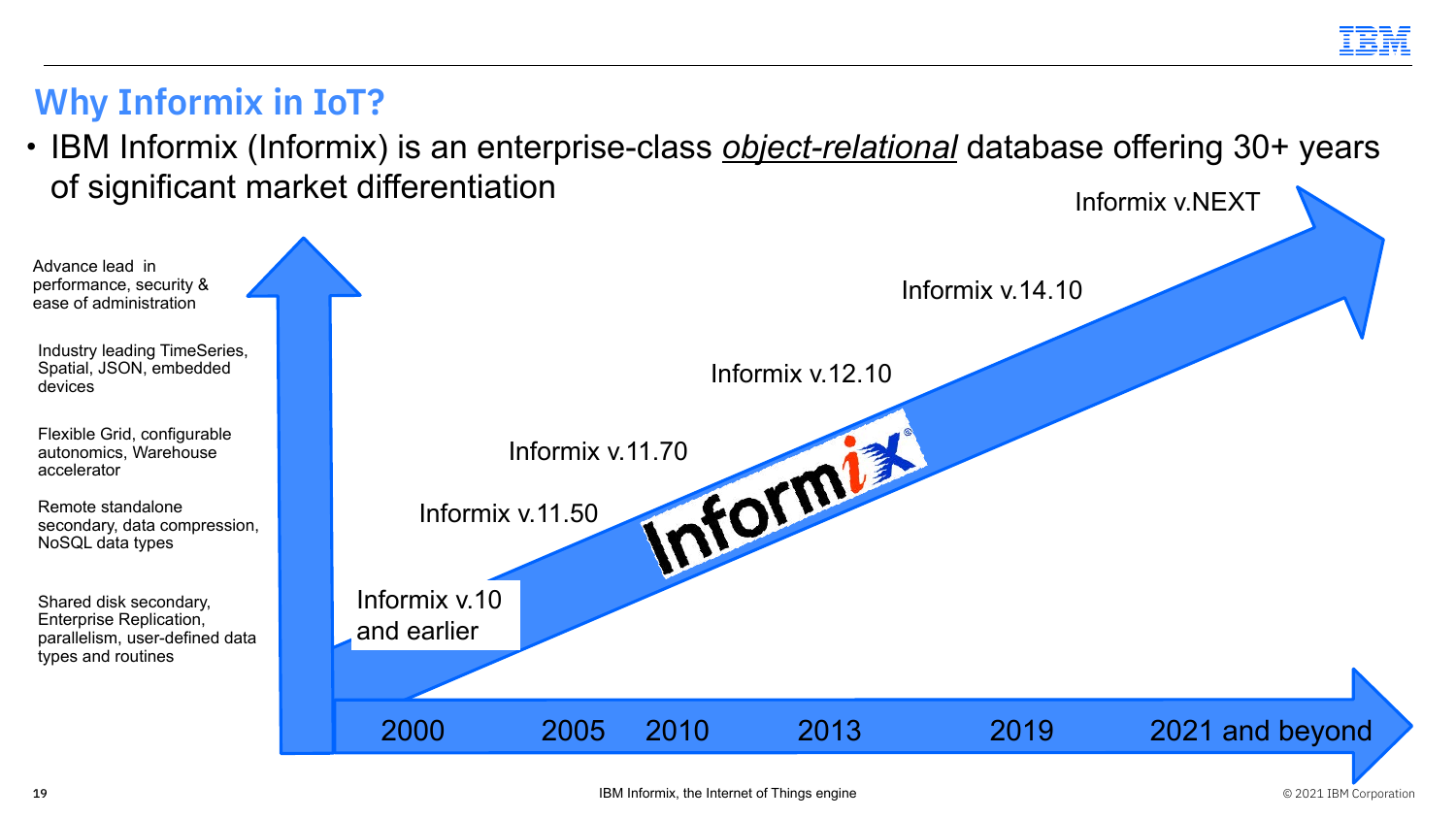

### **Why Informix in IoT?**

- Informix provides unmatched distributed transactional processing
	- Process +2M transactions per second with full consistency
	- Seamless scalability from 700 to 75K or more concurrent users within 30 seconds
	- Advanced resource utilization extract 10x per core performance compared to other databases
- Informix provides unmatched business continuity
	- Advanced data availability, active-active clustering, heterogeneous replication and data sharding
	- On-prem to cloud replication, point-in-time replication
	- Cross geographic replication, edge computing replication, shared disk clustering
- Informix provides unmatched embedded integration
	- Run in the smallest capacity devices and gateways
	- Install footprint under 100MB running on ARM edge gateways
	- Proven Enterprise database for edge computing